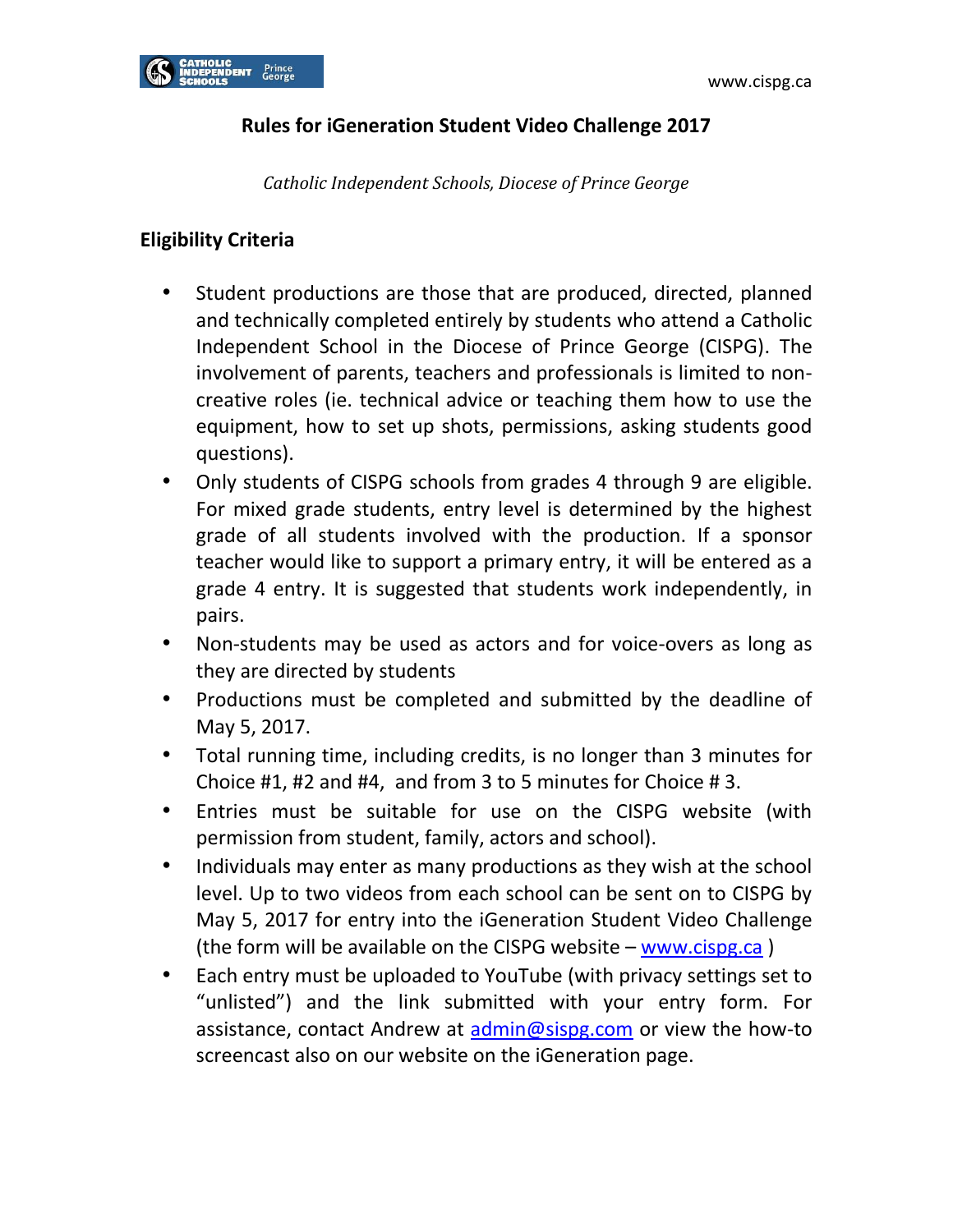

#### **Entry Fees**

No cost to enter.

## **Prizes**

- First Place out of all 8 CISPG Schools will receive an iPad and case or something of equal value and the privilege of having their video on the CISPG website
- Second place will receive a \$50 iTunes Gift Card.
- First place for the "Class Entry" Category will be \$250 towards a class activity or field trip

Most of all, we hope students will enjoy learning how to use technology in an engaging and meaningful manner and teachers will enjoy working with technology to create, collaborate, analyze, and celebrate.

#### **Use of Your Video**

By entering the iGeneration Student Video Challenge, you are granting CISPG rights to retain an archive copy of your production for the non-profit purposes of promotion and education.

## **Copyright Warnings**

Entrants are encouraged to create productions that consist entirely of original material, including music, graphics, visuals etc. **YOU MAY BE DISQUALIFIED IF THE PROPER DOCUMENTATION IS NOT COMPLETED AND SUBMITTED WITH YOUR ENTRY.** By entering the iGeneration Student Video Challenge, you are declaring that the material in your production is either entirely original or, you obtained **proper, legal permission to use someone else's copyrighted material.**

• For popular songs, you must submit copies of express written consent from both the **publisher** and the **record company** which state your name, the name of your video, the title of the song, the